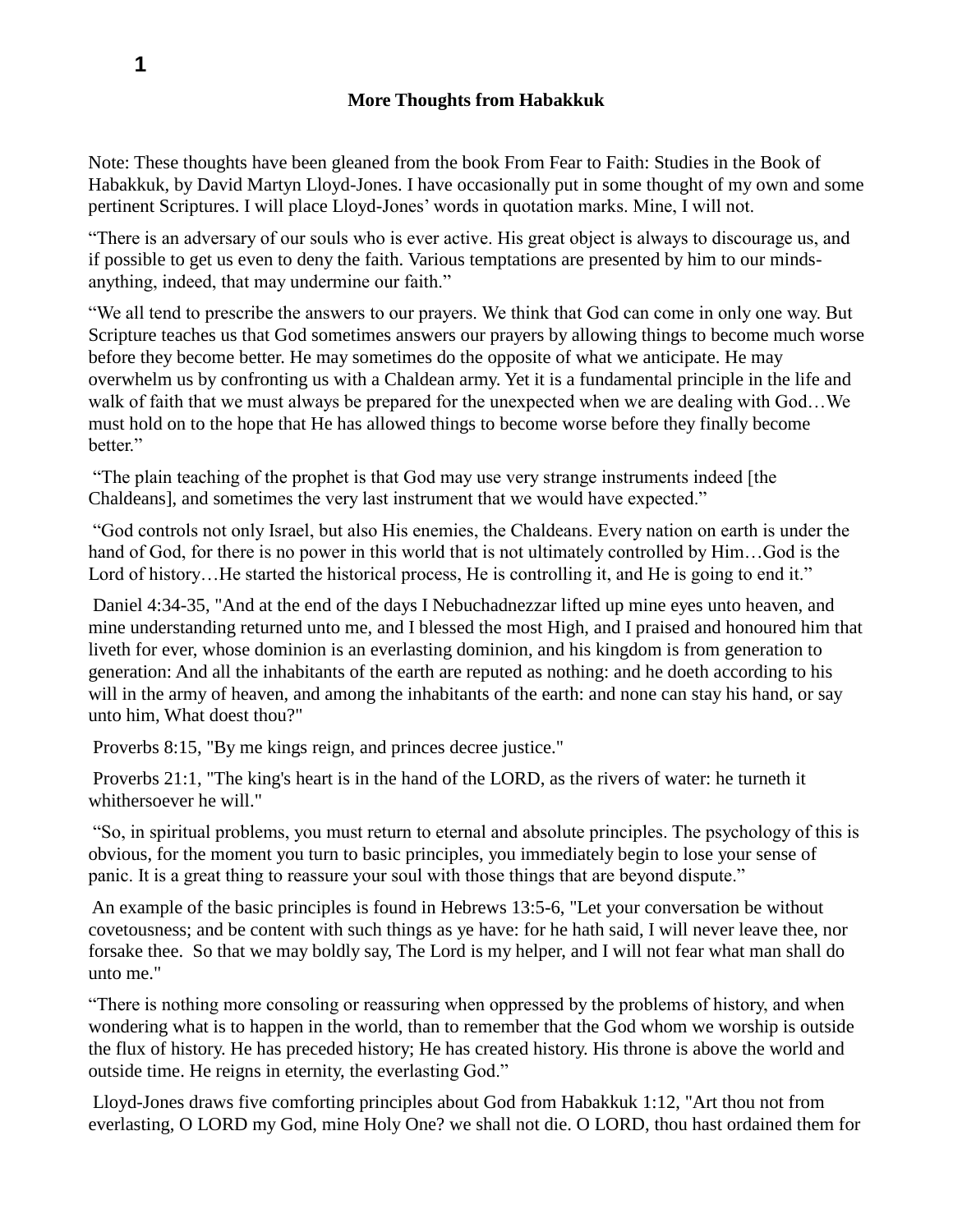judgment; and, O mighty God, thou hast established them for correction." This verse teaches us that God is eternal; self-existent ("Lord" here is Jehovah or I Am); holy; almighty; faithful (when Habakkuk says "we shall not die" he is referring to the covenant promises God made to His people).

"The truth stated is that there are only two possible attitudes to life in this world: that of faith and that of unbelief…living by faith means basing the whole of our life upon faith in God…Is my life based upon the faith principle? Am I submitting myself to the fact that what I read in the Bible is the Word of God and is true? And am I willing to stake everything, my life included, upon this fact? For 'the just shall live by faith."

Lloyd-Jones writes that walking by faith includes "The Absolute Certainty of the Destruction of Evil and the Triumph of God…Woe is declared upon the ways of all opposed to God. They are doomed. They may have great temporary success, and we must be prepared for that; they may apparently bestride the universe, but as certainly as their star arose it will go down. The woe, the judgment, the doom of God upon the unrighteous is certain."

Discussing Habakkuk 3: 2, Lloyd-Jones writes: "What is described in the Epistle to the Hebrews as an attitude of 'reverence and godly fear' is an attribute strangely lacking amongst us, even among evangelicals. There is far too much easy familiarity with the Most High. Thank God, we can come into His presence with holy boldness through the blood of Christ. But that should never lessen our reverence and godly fear."

Lloyd-Jones observes that, as Habakkuk did, we must come to the point where we are more interested in the glory of God than in our own temporal well-being. This is illustrated in the following quote:

"What is it that is chiefly worrying us as Christians? Is it events in the world around us? Or is it the name and the glory of our Almighty God, the health and the condition of His Church, and the future of His cause among men?"

Considering the fact that God was using the ungodly Chaldeans to punish Israel and that Habakkuk at first was troubled by that, Lloyd-Jones makes the following comment:

"The message of this book is that until we truly humble ourselves, forgetting other people, and those who are worse than we are, until we see ourselves as we are in the sight of God, and confess our sins and commit ourselves into His Almighty hands, we have no right to look for peace and happiness."

It is true that Habakkuk expressed fear on occasion. Commenting on this Lloyd-Jones writes:

"We should thank God for this distinction between lack of faith and the weakness of the flesh. God's greatest men of faith often quailed physically at certain prospects which confronted them. To see the truth and understand the doctrines [of God's sovereignty e. g.] is most important, but despite this clear understanding we may still tremble physically. To do so under certain terrible conditions does not necessarily mean that you have no faith, though the devil will try to persuade you so."

Even though the immediate future looked bleak for Habakkuk and his people, God reminded him in 3: 3-15 of His mighty deliverances in the past. Thinking of this, Habakkuk began to rejoice in those wonderful passages in 3: 17-19. Commenting on this Lloyd-Jones writes:

"We now see clearly the divinely provided way to deal with the fear which we cannot control ourselves. We look back and think about God. When the prophet did this, he began to feel better. He forgot his nerves and, in contemplation of the mighty, miracle-working God, he was so filled with wonder that he began to rejoice. In spite of everything he could rejoice in the Lord, and joy in the God of his salvation. Such a God, he knew, would not forget him, and such a God would certainly bring him through."